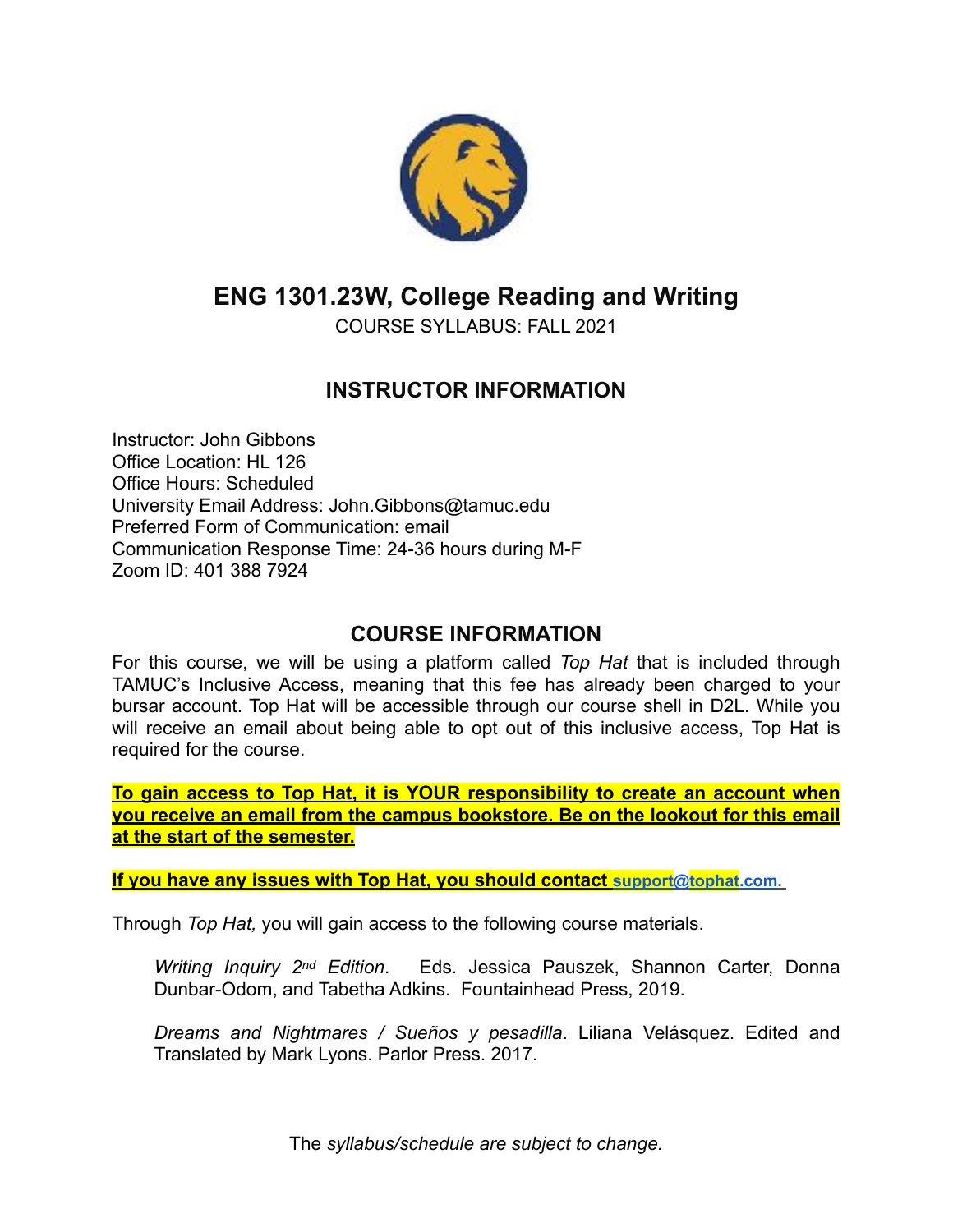*Pro(se)letariets.* Eds. Audrey Burns, Alicia Landsberg, Evan Smith, and Jesse Uruchima. New City Community Press. 2011.

# **Course Description**

English 1301 Introduces students to writing as an extended, complex, recursive process and prepares students for English 1302, which more rigorously examines the forms and structures of argument and means to approaching multiple audiences. In 1301 students will write weekly, and will work on essay organization and development. The course will emphasize close reading, summarizing, and analysis of expository texts, including student writing.

# **Student Learning Outcomes**

- 1. Students will be able to analyze, evaluate, or solve problems when given a set of circumstances, data, texts, or art.
- 2. In written, oral, and/or visual communication, A&M-Commerce students will communicate in a manner appropriate to audience and occasion, with an evident message and organizational structure.
- 3. Students will be able to work together toward a shared purpose relevant to the course or discipline with a sense of shared responsibility for meeting that purpose.
- 4. Students will understand and practice academic honesty.

# **COURSE REQUIREMENTS**

#### **Minimal Technical Skills Needed**

You will need:

- Flash drive or other means (dropbox.com account, for example) of storing digital versions of the essays and other written material you generate (always, always keep a backup of everything you turn in!)
- A valid, working email address that you check often (everyday). I will email the class through D2L, so be sure that that email is the one you check.
- Regular internet access
- Access to a computer with a word processing program and a printer (assignments must be typed uploaded through D2L in a doc or docx file)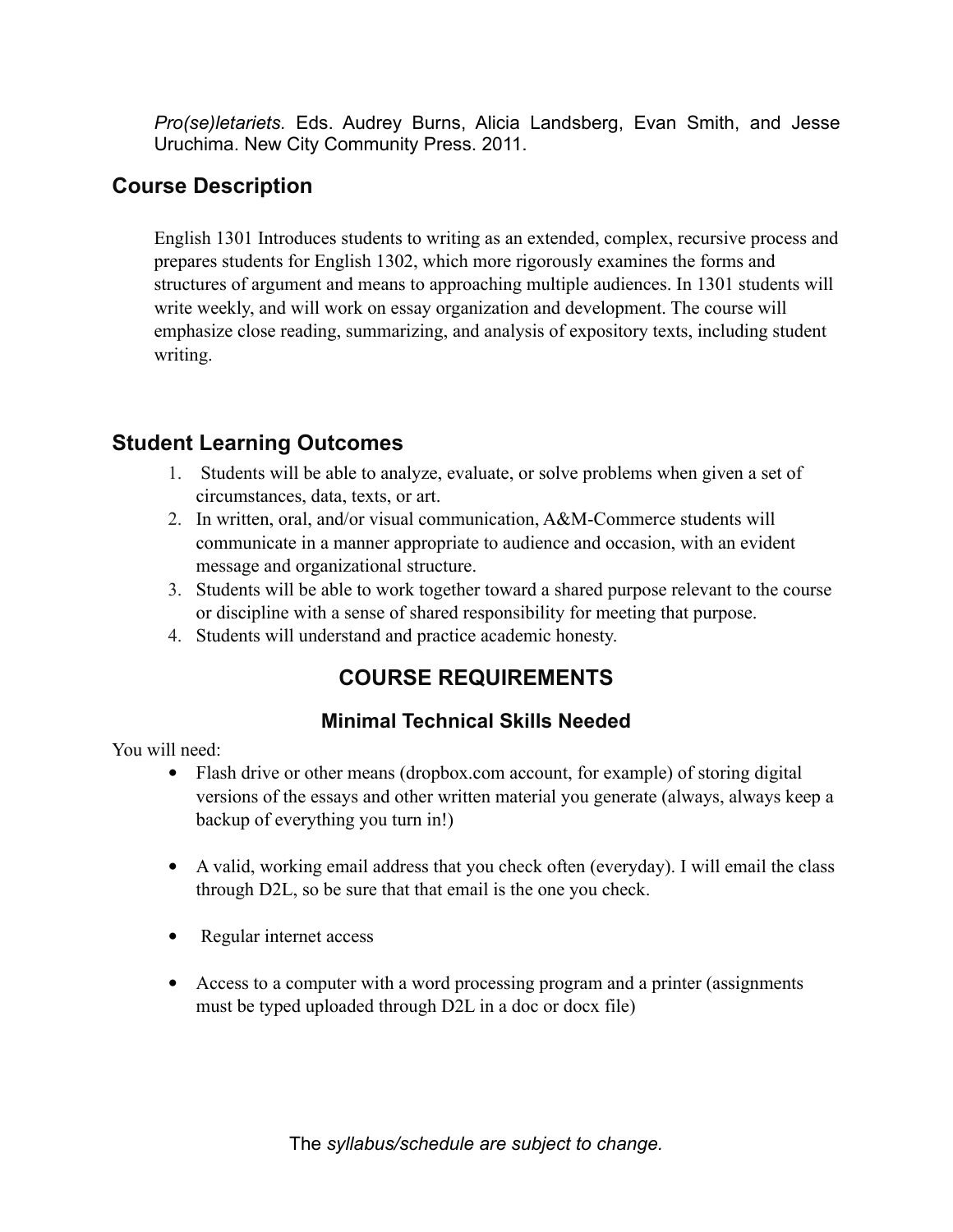#### **Instructional Methods**

This is a "B" Blended section, meaning we will have some f2f class time and some online course time. Because of the pandemic, we are only allow to have so many students in the course at once. You will be given a group and I will designate which days your group can come to class f2f. When your group is NOT f2f, you are expected to do the work via Top Hat and D2L.

#### **Student Responsibilities or Tips for Success in the Course**

It is expected that you will participate in Top Hat every week, usually on multiple occasions. Students in "B" blended courses are expected to be in class OR complete their work remotely in the allotted timeframe. Students in "W" classes will be entirely online but are still expected to watch class recordings if they cannot virtually attend any synchronous lectures/discussions/workshops. All students should check their email daily and log into D2L at a minimum 2-3 times a week. To succeed in this course, you should also complete all the required reading and activities in Top Hat.

# **GRADING**

Final grades in this course will be based on the following scale:

 $A = 90\% - 100\%$  $B = 80\% - 89\%$  $C = 70\% - 79\%$  $D = 60\% - 69\%$  $F = 59\%$  or Below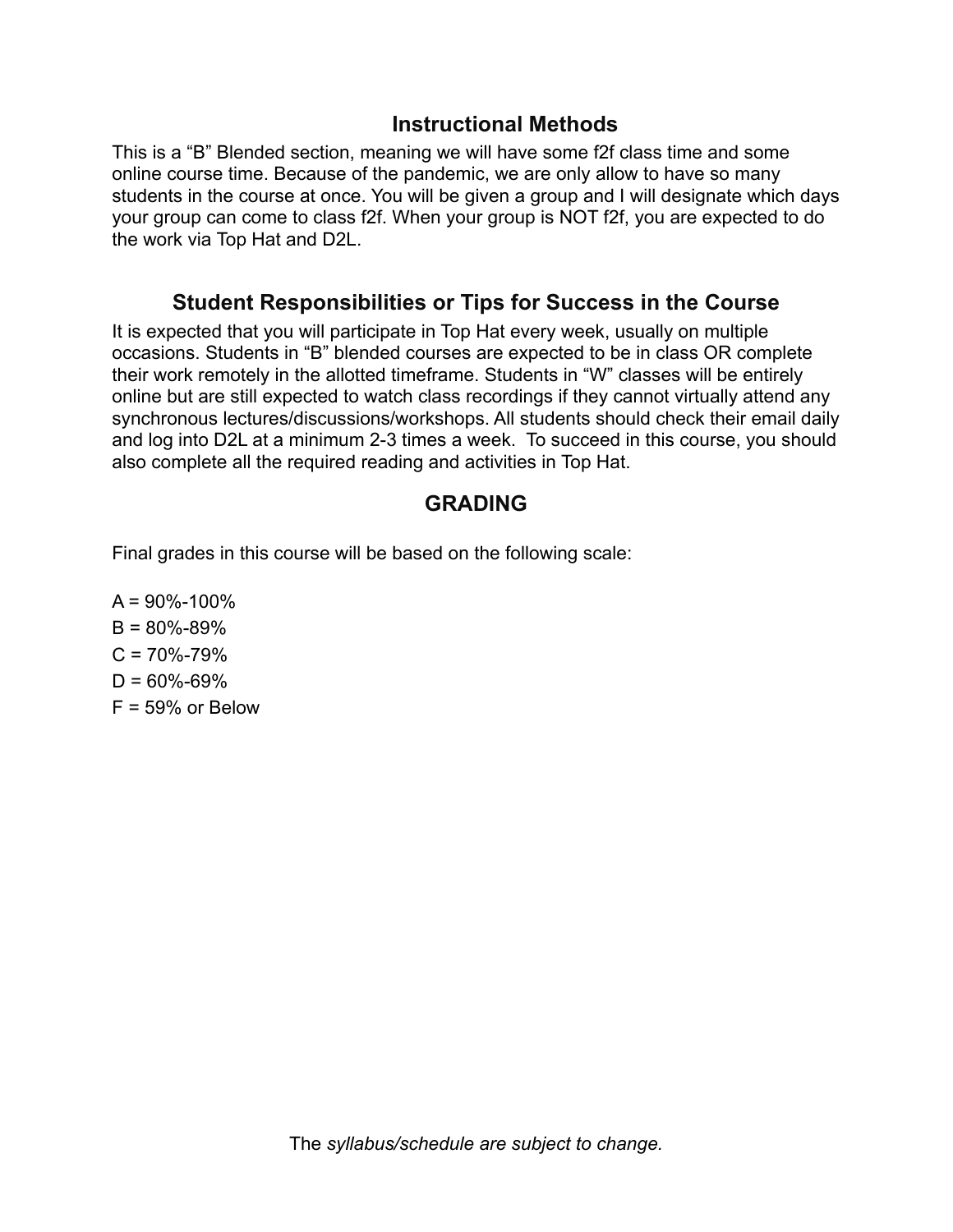#### **Assessments**

| <b>Assignment Name</b>                                                                                         | <b>Percentage of Grade</b> |
|----------------------------------------------------------------------------------------------------------------|----------------------------|
| Writing Assignment #1: Narrating Literacy                                                                      | 20%                        |
| Writing Assignment #2: Expanding Literacy                                                                      | 15%                        |
| Writing Assignment #3: Group Presentation and<br>Reflection                                                    | 15%                        |
| Writing Assignment #4: Tensions in Literacy                                                                    | 10%                        |
| Writing Assignment #5: Final Reflective Project                                                                | 15%                        |
| Quizzes/Participation                                                                                          | 10%                        |
| In-class writing/ Discussion Board Posts and<br>Responses to Classmates/ Reading Responses/<br><b>Homework</b> | 15%                        |

# **TECHNOLOGY REQUIREMENTS**

#### **LMS**

All course sections offered by Texas A&M University-Commerce have a corresponding course shell in the myLeo Online Learning Management System (LMS). Below are technical requirements

LMS Requirements: <https://community.brightspace.com/s/article/Brightspace-Platform-Requirements>

LMS Browser Support: [https://documentation.brightspace.com/EN/brightspace/requirements/all/](https://documentation.brightspace.com/EN/brightspace/requirements/all/browser_support.htm) [browser\\_support.htm](https://documentation.brightspace.com/EN/brightspace/requirements/all/browser_support.htm)

YouSeeU Virtual Classroom Requirements: [https://support.youseeu.com/hc/en-us/articles/115007031107-Basic-System-](https://support.youseeu.com/hc/en-us/articles/115007031107-Basic-System-Requirements)**[Requirements](https://support.youseeu.com/hc/en-us/articles/115007031107-Basic-System-Requirements)** 

# **ACCESS AND NAVIGATION**

You will need your campus-wide ID (CWID) and password to log into the course. If you do not know your CWID or have forgotten your password, contact the Center for IT Excellence (CITE) at 903.468.6000 or [helpdesk@tamuc.edu](mailto:helpdesk@tamuc.edu)**.**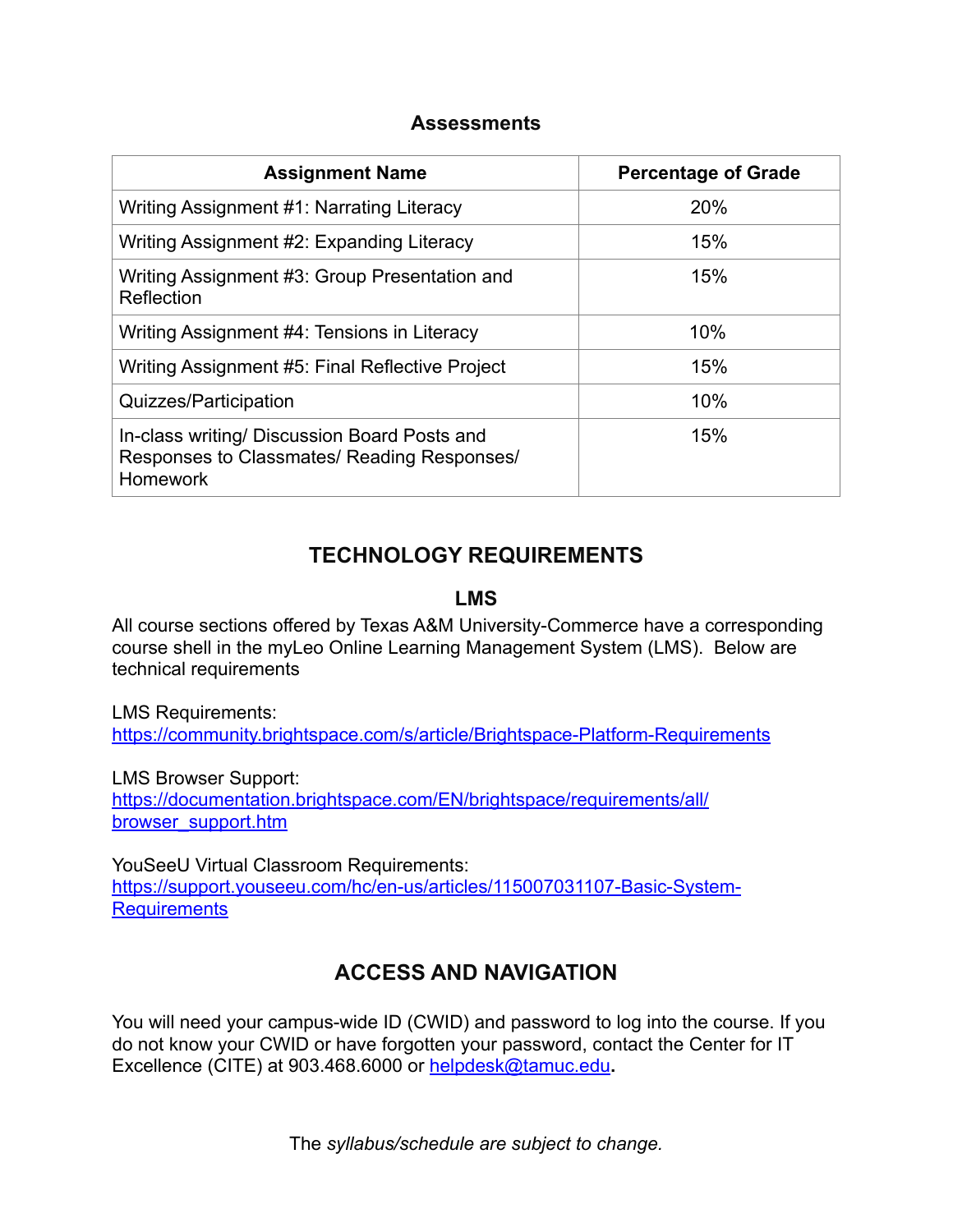**Note:** Personal computer and internet connection problems do not excuse the requirement to complete all course work in a timely and satisfactory manner. Each student needs to have a backup method to deal with these inevitable problems. These methods might include the availability of a backup PC at home or work, the temporary use of a computer at a friend's home, the local library, office service companies, Starbucks, a TAMUC campus open computer lab, etc.

# **COMMUNICATION AND SUPPORT**

If you have any questions or are having difficulties with the course material, please contact your Instructor. My communication preference is email.

### **Technical Support**

If you are having technical difficulty with any part of Brightspace, please contact Brightspace Technical Support at 1-877-325-7778. Other support options can be found here:

<https://community.brightspace.com/support/s/contactsupport>

#### **Interaction with Instructor Statement**

I will respond to your emails within 48 hours on weekdays. If you do not hear from me in that time frame (and 72 hours on weekends), please contact again. Remember, email glitches sometimes. So, always email again if you do not hear a response.

# **COURSE AND UNIVERSITY PROCEDURES/POLICIES**

### **Course Specific Procedures/Policies**

Participation of will be counted partly through your use of Top Hat (10%) and partly through the work you do in class discussions (online or f2f), in drafting your writing assignments, in group work, etc. When you answer the Before and After Reading questions in Top Hat, you will gain participation points. If you miss a deadline, you must contact your instructor to ask for extra time to work in Top Hat. It is your responsibility to ask for this extra time. Consistent lateness may cause a deduction of participation points.

### **Syllabus Change Policy**

The syllabus is a guide. Circumstances and events, such as student progress, may make it necessary for the instructor to modify the syllabus during the semester. Any changes made to the syllabus will be announced in advance.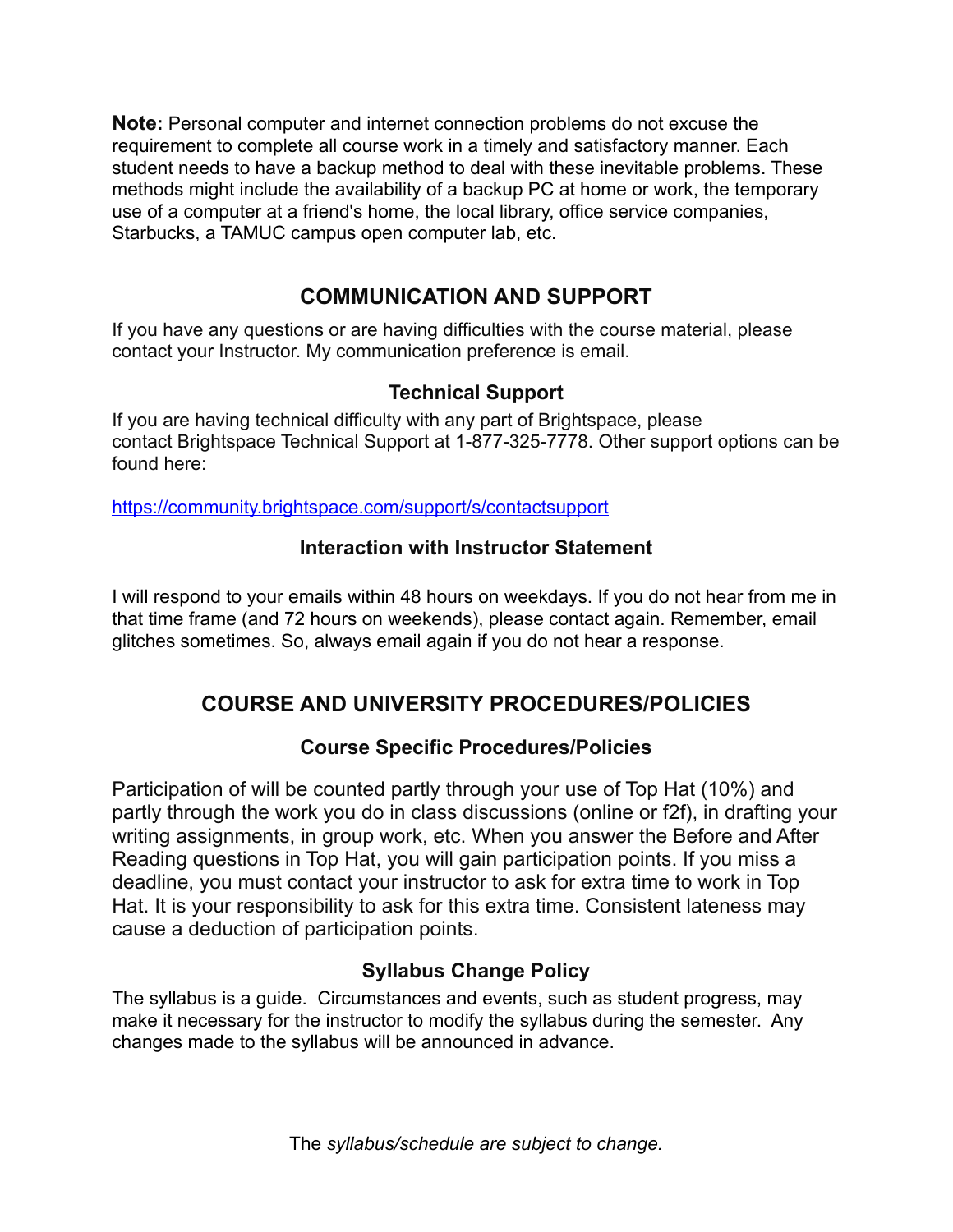# **University Specific Procedures**

#### **Student Conduct**

All students enrolled at the University shall follow the tenets of common decency and acceptable behavior conducive to a positive learning environment. The Code of Student Conduct is described in detail in the [Student Guidebook](http://www.tamuc.edu/Admissions/oneStopShop/undergraduateAdmissions/studentGuidebook.aspx). [http://www.tamuc.edu/Admissions/oneStopShop/undergraduateAdmissions/](http://www.tamuc.edu/Admissions/oneStopShop/undergraduateAdmissions/studentGuidebook.aspx) [studentGuidebook.aspx](http://www.tamuc.edu/Admissions/oneStopShop/undergraduateAdmissions/studentGuidebook.aspx)

Students should also consult the Rules of Netiquette for more information regarding how to interact with students in an online forum: [https://www.britannica.com/topic/](https://www.britannica.com/topic/netiquette) [netiquette](https://www.britannica.com/topic/netiquette)

#### **TAMUC Attendance**

For more information about the attendance policy please visit the [Attendance](http://www.tamuc.edu/admissions/registrar/generalInformation/attendance.aspx) webpage and [Procedure 13.99.99.R0.01](http://www.tamuc.edu/aboutUs/policiesProceduresStandardsStatements/rulesProcedures/13students/academic/13.99.99.R0.01.pdf). <http://www.tamuc.edu/admissions/registrar/generalInformation/attendance.aspx>

[http://www.tamuc.edu/aboutUs/policiesProceduresStandardsStatements/](http://www.tamuc.edu/aboutUs/policiesProceduresStandardsStatements/rulesProcedures/13students/academic/13.99.99.R0.01.pdf) [rulesProcedures/13students/academic/13.99.99.R0.01.pdf](http://www.tamuc.edu/aboutUs/policiesProceduresStandardsStatements/rulesProcedures/13students/academic/13.99.99.R0.01.pdf)

#### **Academic Integrity**

Students at Texas A&M University-Commerce are expected to maintain high standards of integrity and honesty in all of their scholastic work. For more details and the definition of academic dishonesty see the following procedures:

[Undergraduate Academic Dishonesty 13.99.99.R0.03](http://www.tamuc.edu/aboutUs/policiesProceduresStandardsStatements/rulesProcedures/13students/undergraduates/13.99.99.R0.03UndergraduateAcademicDishonesty.pdf)

[http://www.tamuc.edu/aboutUs/policiesProceduresStandardsStatements/](http://www.tamuc.edu/aboutUs/policiesProceduresStandardsStatements/rulesProcedures/13students/undergraduates/13.99.99.R0.03UndergraduateAcademicDishonesty.pdf) [rulesProcedures/13students/undergraduates/](http://www.tamuc.edu/aboutUs/policiesProceduresStandardsStatements/rulesProcedures/13students/undergraduates/13.99.99.R0.03UndergraduateAcademicDishonesty.pdf) [13.99.99.R0.03UndergraduateAcademicDishonesty.pdf](http://www.tamuc.edu/aboutUs/policiesProceduresStandardsStatements/rulesProcedures/13students/undergraduates/13.99.99.R0.03UndergraduateAcademicDishonesty.pdf)

[Graduate Student Academic Dishonesty 13.99.99.R0.10](http://www.tamuc.edu/aboutUs/policiesProceduresStandardsStatements/rulesProcedures/13students/graduate/13.99.99.R0.10GraduateStudentAcademicDishonesty.pdf)

[http://www.tamuc.edu/aboutUs/policiesProceduresStandardsStatements/](http://www.tamuc.edu/aboutUs/policiesProceduresStandardsStatements/rulesProcedures/13students/graduate/13.99.99.R0.10GraduateStudentAcademicDishonesty.pdf) [rulesProcedures/13students/graduate/](http://www.tamuc.edu/aboutUs/policiesProceduresStandardsStatements/rulesProcedures/13students/graduate/13.99.99.R0.10GraduateStudentAcademicDishonesty.pdf) [13.99.99.R0.10GraduateStudentAcademicDishonesty.pdf](http://www.tamuc.edu/aboutUs/policiesProceduresStandardsStatements/rulesProcedures/13students/graduate/13.99.99.R0.10GraduateStudentAcademicDishonesty.pdf)

# **Students with Disabilities-- ADA Statement**

The Americans with Disabilities Act (ADA) is a federal anti-discrimination statute that provides comprehensive civil rights protection for persons with disabilities. Among other things, this legislation requires that all students with disabilities be guaranteed a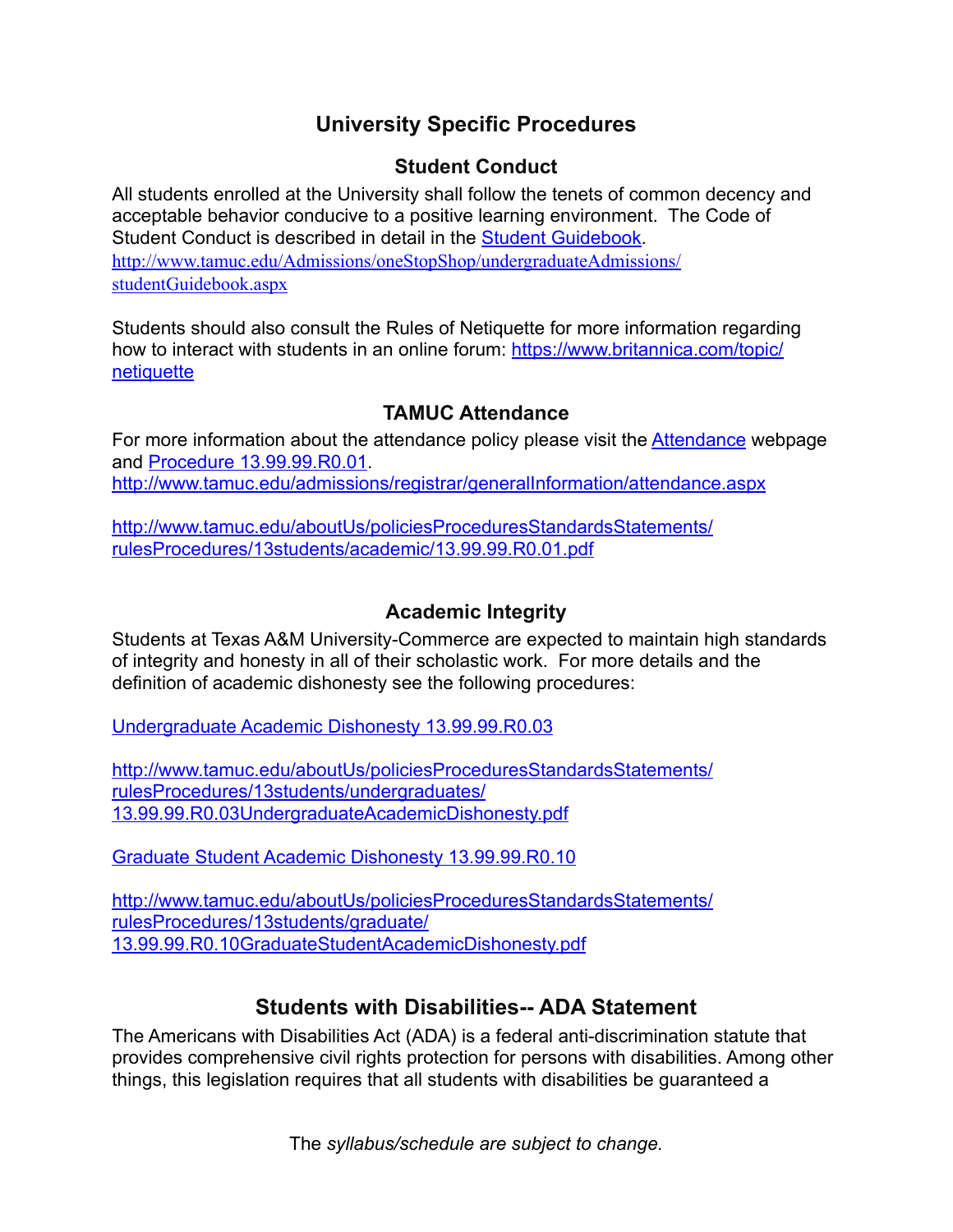learning environment that provides for reasonable accommodation of their disabilities. If you have a disability requiring an accommodation, please contact:

#### **Office of Student Disability Resources and Services**

Texas A&M University-Commerce Gee Library- Room 162 Phone (903) 886-5150 or (903) 886-5835 Fax (903) 468-8148 Email: [studentdisabilityservices@tamuc.edu](mailto:studentdisabilityservices@tamuc.edu) Website: [Office of Student Disability Resources and Services](http://www.tamuc.edu/campusLife/campusServices/studentDisabilityResourcesAndServices/) [http://www.tamuc.edu/campusLife/campusServices/](http://www.tamuc.edu/campusLife/campusServices/studentDisabilityResourcesAndServices/) [studentDisabilityResourcesAndServices/](http://www.tamuc.edu/campusLife/campusServices/studentDisabilityResourcesAndServices/)

#### **Nondiscrimination Notice**

Texas A&M University-Commerce will comply in the classroom, and in online courses, with all federal and state laws prohibiting discrimination and related retaliation on the basis of race, color, religion, sex, national origin, disability, age, genetic information or veteran status. Further, an environment free from discrimination on the basis of sexual orientation, gender identity, or gender expression will be maintained.

# **Campus Concealed Carry Statement**

Texas Senate Bill - 11 (Government Code 411.2031, et al.) authorizes the carrying of a concealed handgun in Texas A&M University-Commerce buildings only by persons who have been issued and are in possession of a Texas License to Carry a Handgun. Qualified law enforcement officers or those who are otherwise authorized to carry a concealed handgun in the State of Texas are also permitted to do so. Pursuant to Penal Code (PC) 46.035 and A&M-Commerce Rule 34.06.02.R1, license holders may not carry a concealed handgun in restricted locations.

For a list of locations, please refer to the [Carrying Concealed Handguns On Campus](http://www.tamuc.edu/aboutUs/policiesProceduresStandardsStatements/rulesProcedures/34SafetyOfEmployeesAndStudents/34.06.02.R1.pdf) document and/or consult your event organizer.

[Web url: http://www.tamuc.edu/aboutUs/policiesProceduresStandardsStatements/](http://www.tamuc.edu/aboutUs/policiesProceduresStandardsStatements/rulesProcedures/34SafetyOfEmployeesAndStudents/34.06.02.R1.pdf) [rulesProcedures/34SafetyOfEmployeesAndStudents/34.06.02.R1.pdf](http://www.tamuc.edu/aboutUs/policiesProceduresStandardsStatements/rulesProcedures/34SafetyOfEmployeesAndStudents/34.06.02.R1.pdf) 

Pursuant to PC 46.035, the open carrying of handguns is prohibited on all A&M-Commerce campuses. Report violations to the University Police Department at 903-886-5868 or 9-1-1.

### **Pandemic Response Statements**

A&M-Commerce requires the use of face-coverings in all instructional and research classrooms/laboratories. Exceptions may be made by faculty where warranted. Faculty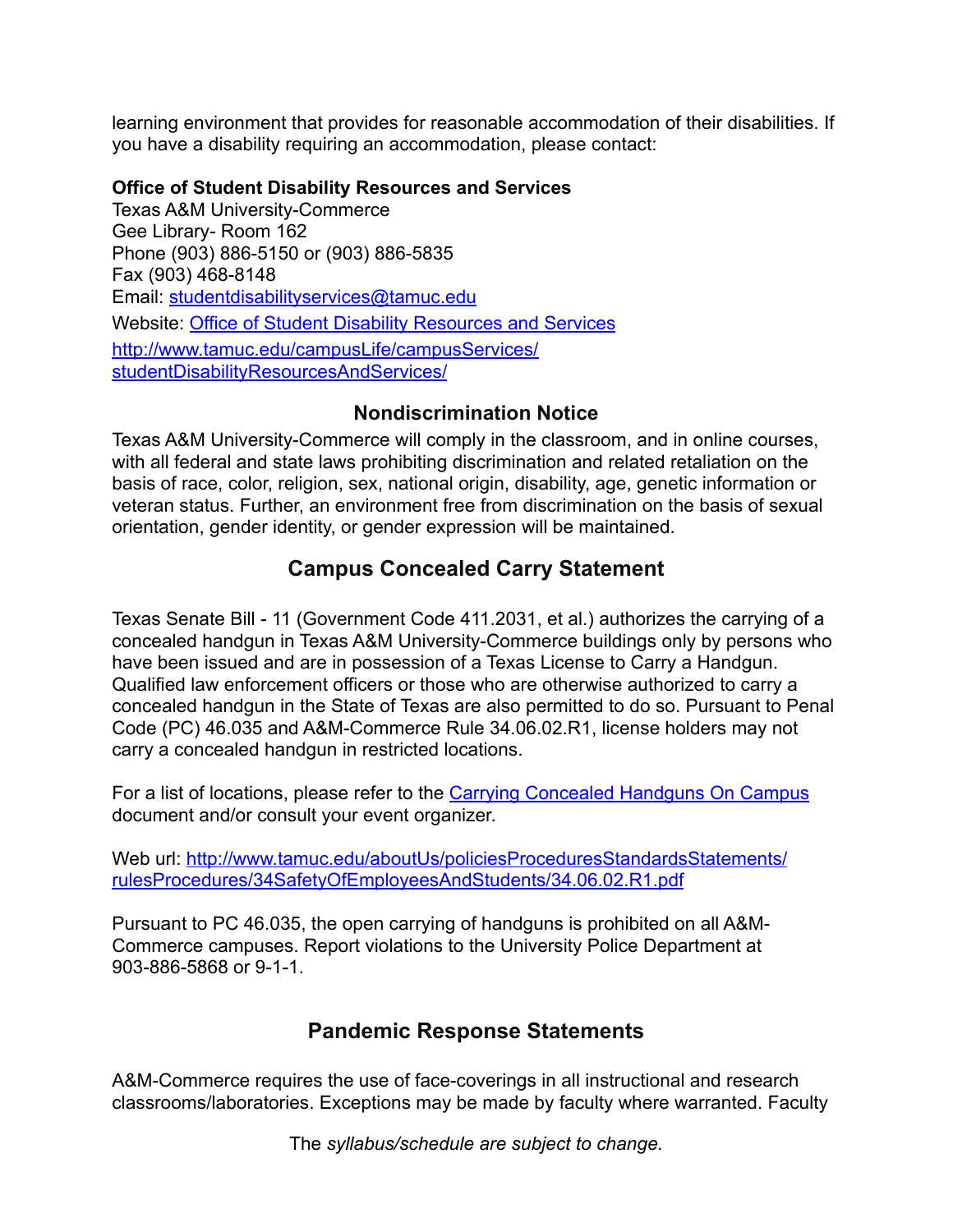have management over their classrooms. Students not using face-coverings can be required to leave class. Repetitive refusal to comply can be reported to the Office of Students' Rights and Responsibilities as a violation of the student Code of Conduct.

Students should not attend class when ill or after exposure to anyone with a communicable illness. Communicate such instances directly with your instructor. Faculty will work to support the student getting access to missed content or completing missed assignments.

# **COURSE OUTLINE / CALENDAR**

Unless otherwise indicated, all readings and questions will be done through *Top Hat*. Remember, you should access Top Hat readings directly in D2L.

The readings or work indicated are **DUE in class** on the day listed. For instance, on September 2, students should come to class having read Brandt. A page count is listed in parenthesis. Of course, this calendar is a guide. Since this is on online class, ALWAYS refer to the due dates in D2L<sup>\*\*\*</sup>The readings will largely be done on a weekly basis. Therefore, the due dates are a guide to keep you on pace.

# **Week 1: Writing Inquiry Part I**

Monday: Introduction to *Writing Inquiry* and p.20-25 "What is Literacy" by James Paul Gee; p.26 Identity Kit Activity Wednesday: Part I: Getting Started p. 3-20, 28-30 ("Some things we know about teaching" Activity in class); Go Over Writing Assignment #1 Friday: Part I: Begin Reading Brandt together (work through the opening)

# **Week 2: Chapter 1: Experiencing Literacy**

Monday: p.48 – 65, Brandt "Sponsors of Literacy"; begin writing in class for WA 1 Wednesday**:** p. 67-80 Opperman (10 pages); Malcolm X (2 pages); Friday**:** p. 95 Alexie; Bring in some more writing for WA 1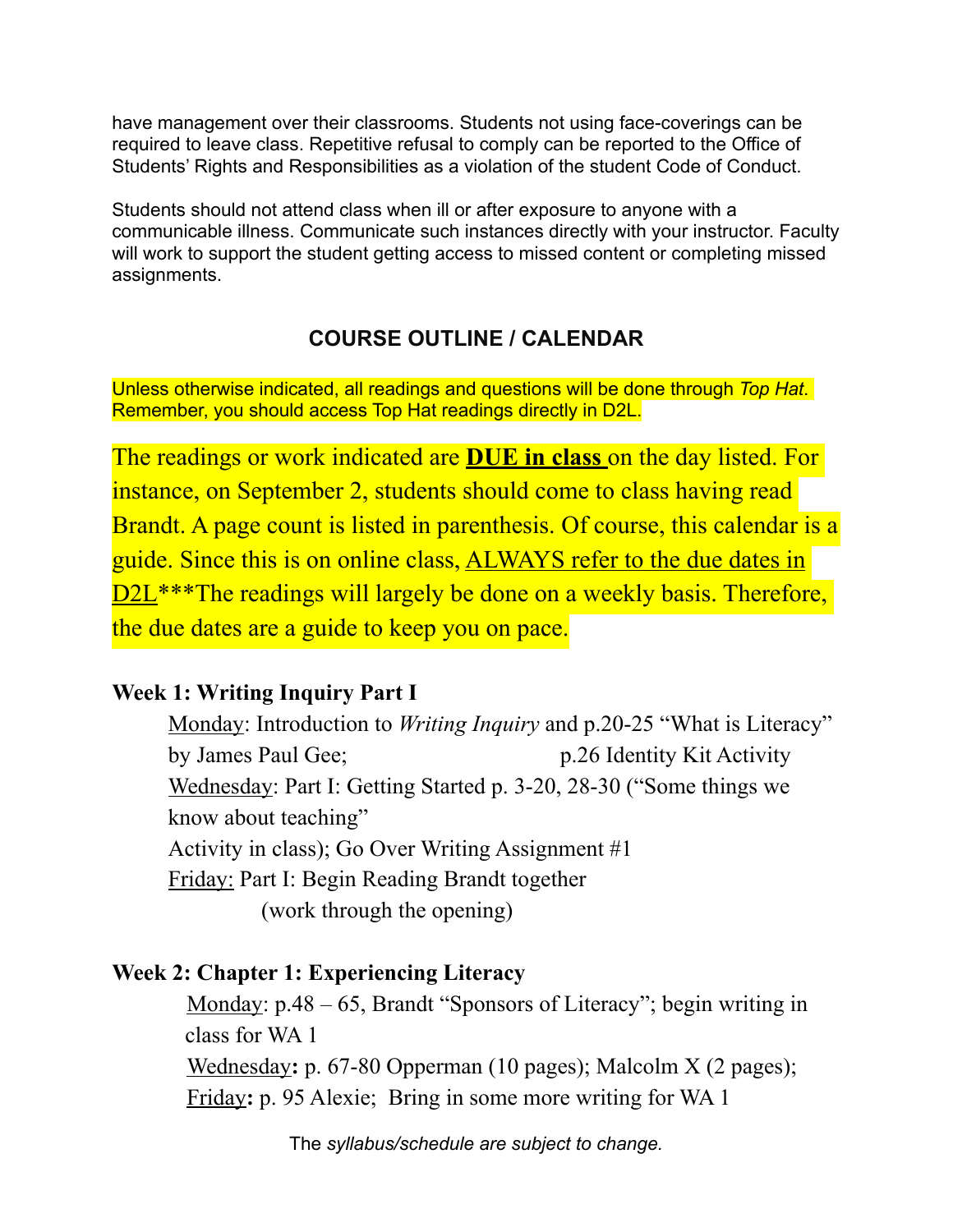### **Week 3: Chapter 1: Experiencing Literacy**

Monday: p.81-95 García and p.98-106 Green Wednesday: p.30-43 Camfield et al.; Friday: WA 1 PEER REVIEW (Bring in a draft of WA 1)

## **Week 4: Chapter 2: Expanding Literacy: Language and Code-Meshing**

Monday: **WA 1 Revision due**; p.107-108 Ch 2 Introduction of Writing Inquiry; Wednesday: p 109-118 Pritchard (14 pages); Friday: *Dreams and Nightmares;* Go Over WA 2

# **Week 5: Chapter 2: Expanding Literacy: Language and Code-Meshing** Monday: Finish *Dreams and Nightmares***;**  Wednesday: **Student Conference-Zoom**

Friday: **Student Conferences-Zoom** 

# **Week 6: Chapter 2: Expanding Literacy: Language and Code-Meshing** Monday: p. 130-151 Bartholomae; hooks; Wednesday: selections from *Pro(se)letariats*  Friday: **WA 2 PEER REVIEW; p.153 Revision**

### **Week 7 :Midterm Projects**

Monday: **WA 2 Revision due**; catch up/check in; Introduce Writing Assignment #3

Wednesday: Work on Writing Assignment #3 in class p.154 Friday: Work on Writing Assignment #3 in class p.154

# **Week 8: Midterm Projects**

Monday: develop Reflection Wednesday: Group Presentations Friday: Group Presentations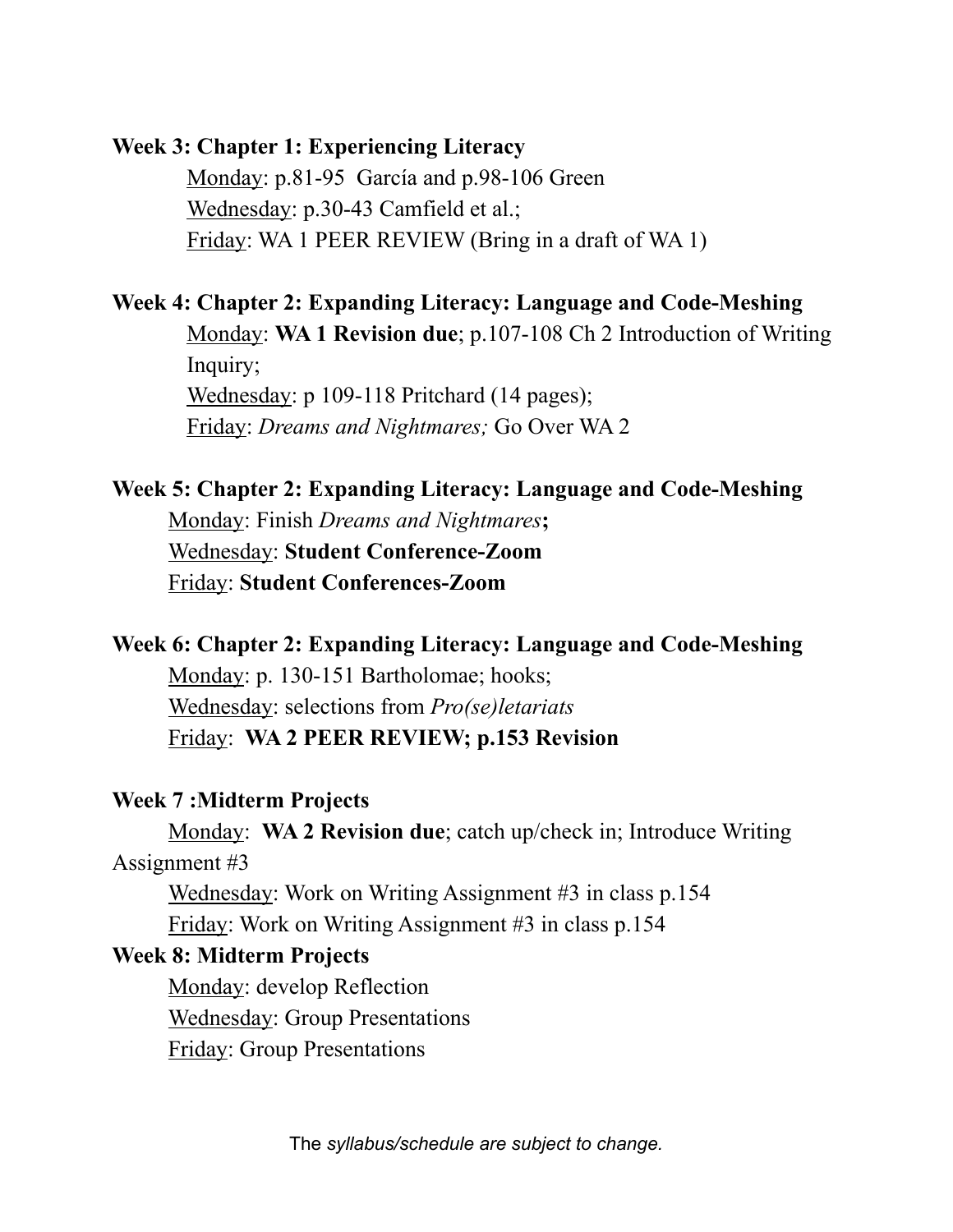# **Week 9: Chapter 3: Dominant, Vernacular, and Marginalized Literacies**  Monday: Introduce Chapter 3 and Writing Assignment #4 p.237

#### **Reading TBD Chapter 3 (Moss, Mirabelli, Carter, Lesh, Alvarez, Marko**

Wednesday:[Reading TBD] Friday: Mills p. 267

\*\*\* Midterm Grades \*\*\*

**Week 10: Chapter 3: Dominant, Vernacular, and Marginalized Literacies**  Monday: Student Conferences Wednesday: Student Conferences Friday: **WA 4 Peer Review (bring in a draft),** looking at examples

together

#### **Week 11: Chapter 3: Dominant, Vernacular, and Marginalized Literacies**

Monday: catch up day Wednesday: **[reading TBD]**; Revising WA 4 Friday: [reading TBD]; Revising WA 4

# **Week 12: Chapter 3: Dominant, Vernacular, and Marginalized Literacies** Monday: **[reading TBD]**

Wednesday: **[reading TBD]**; Revising WA 4

Friday: WA 4 due; pulling together themes of the course; what have you learned?

> Discussion and writing as a class to articulate what they have learned

#### **Week 13: Chapter 4: Reflecting on Literacy in Our Lives**

Monday: p.271 and reading over all your previous work Wednesday: Writing; Revising